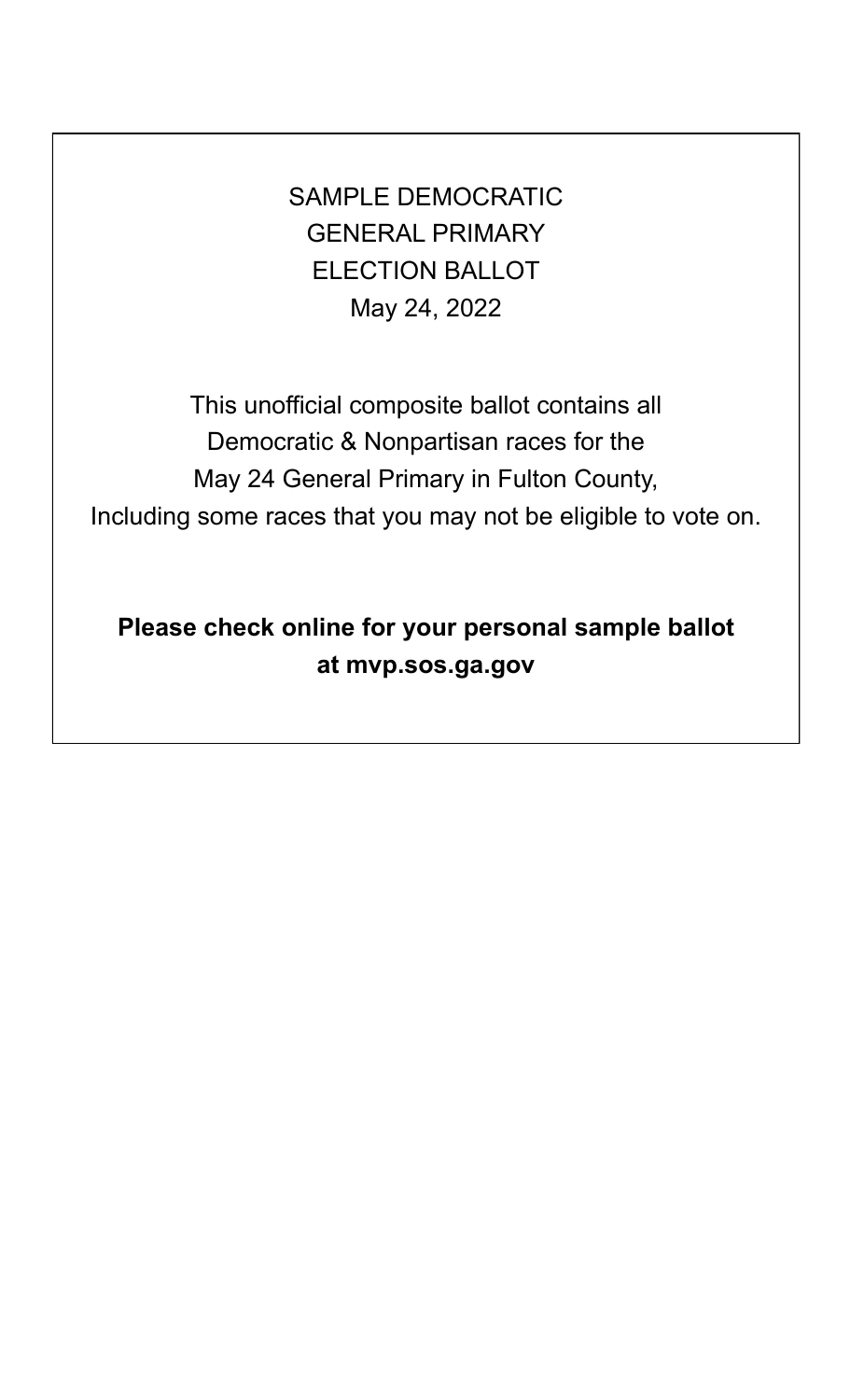# **\*\*SAMPLE BALLOT\*\* FULTON COUNTY**

# **SAMPLE PROVISIONAL / ABSENTEE / EMERGENCY BALLOT**

SAMPLE DEMOCRATIC GENERAL PRIMARY ELECTION BALLOT OF THE STATE OF GEORGIA

May 24, 2022

This unofficial composite ballot contains all races for the May 24 General Primary in Fulton County, including some races that you may not be eligible to vote on.

**Please check online for your personal sample ballot at mvp.sos.ga.gov** 

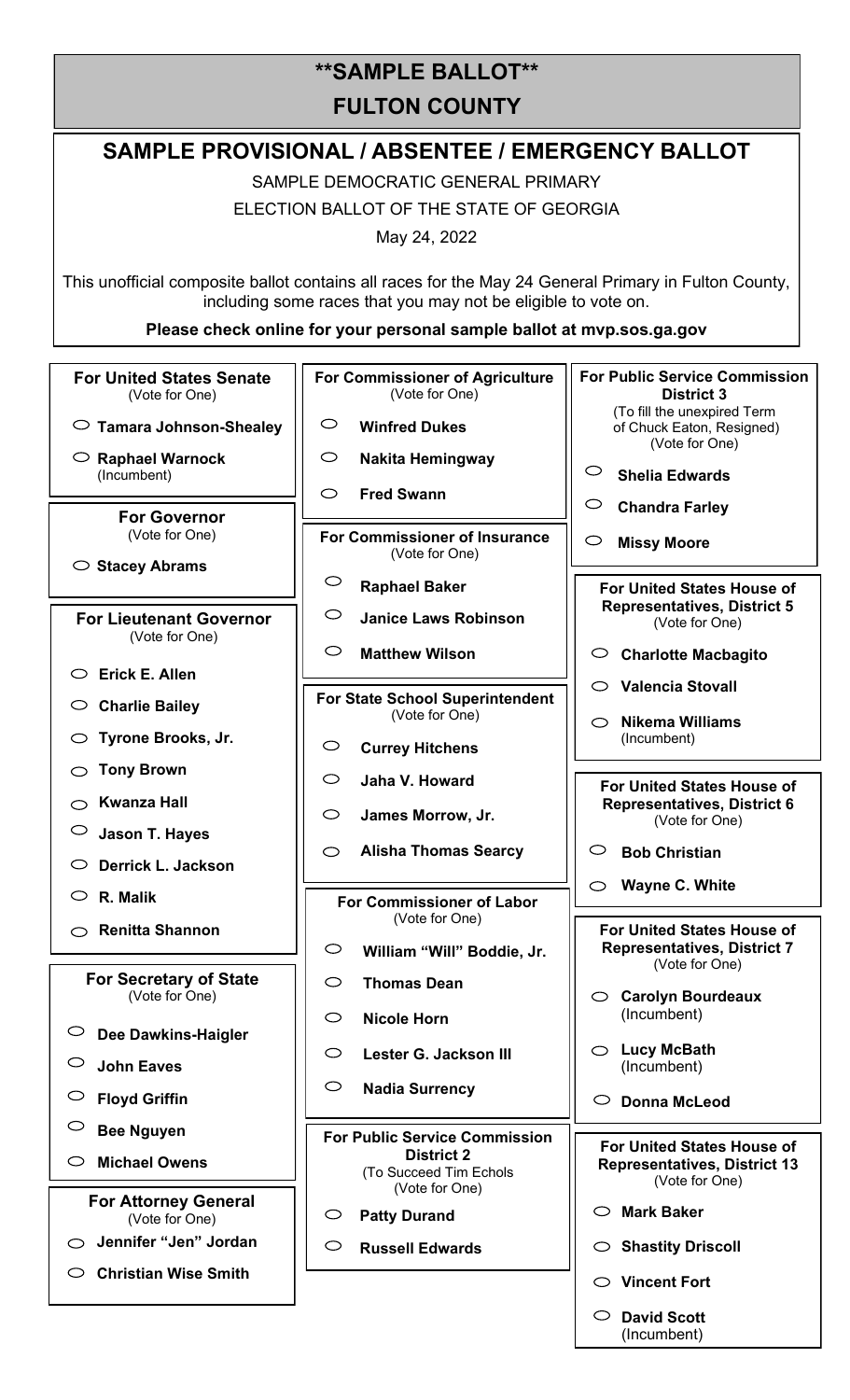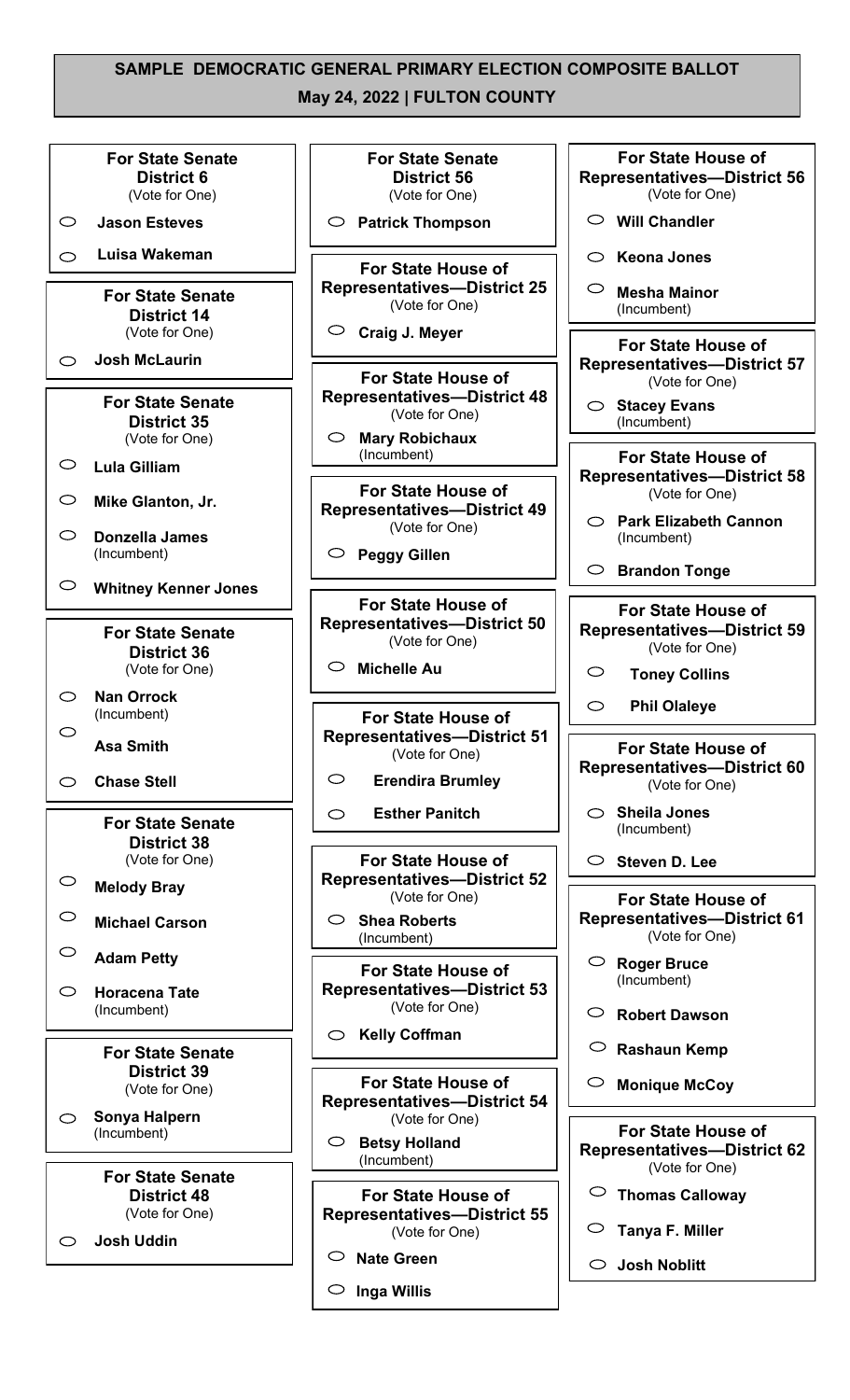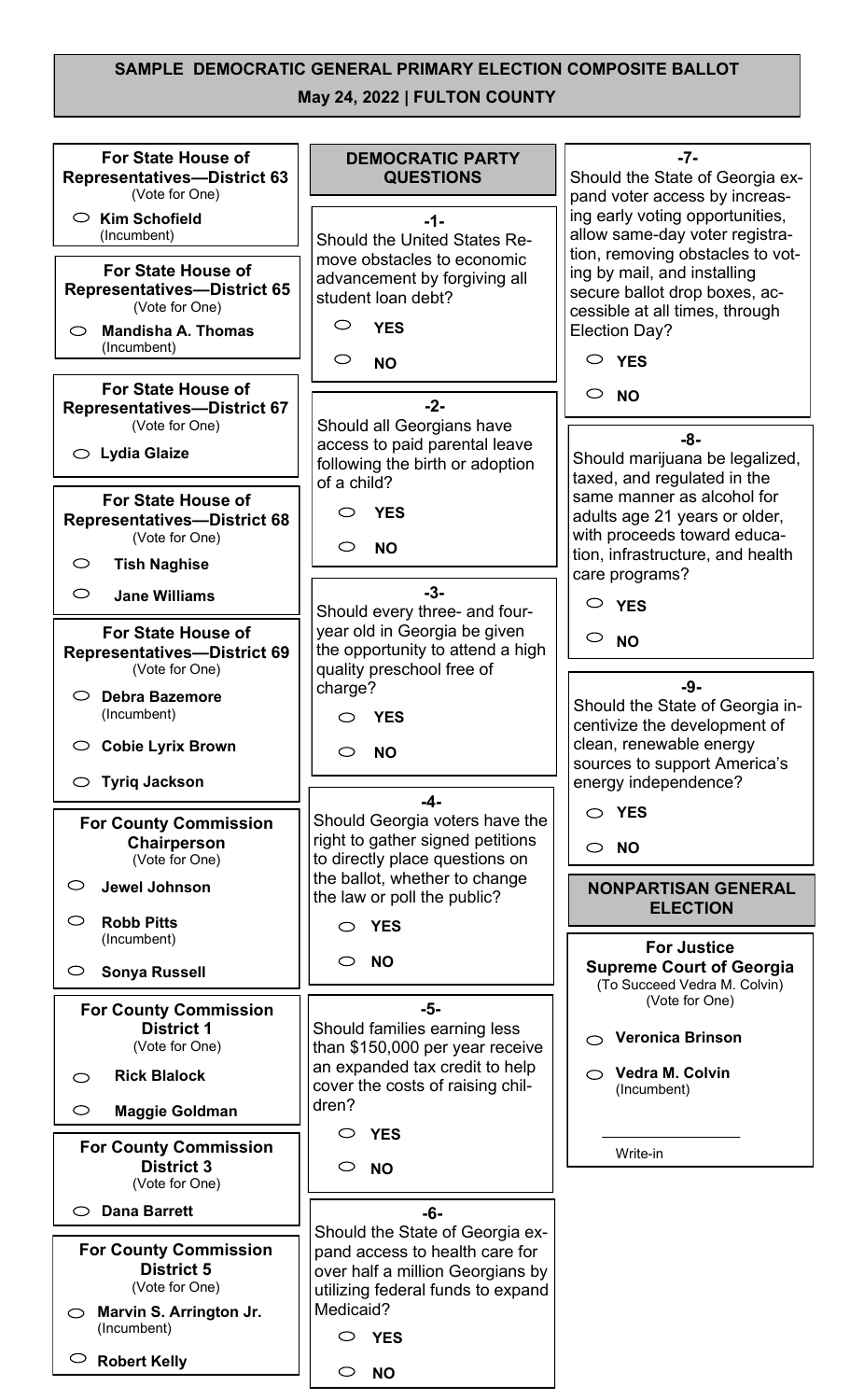## **SAMPLE DEMOCRATIC GENERAL PRIMARY ELECTION COMPOSITE BALLOT**

**May 24, 2022 | FULTON COUNTY**

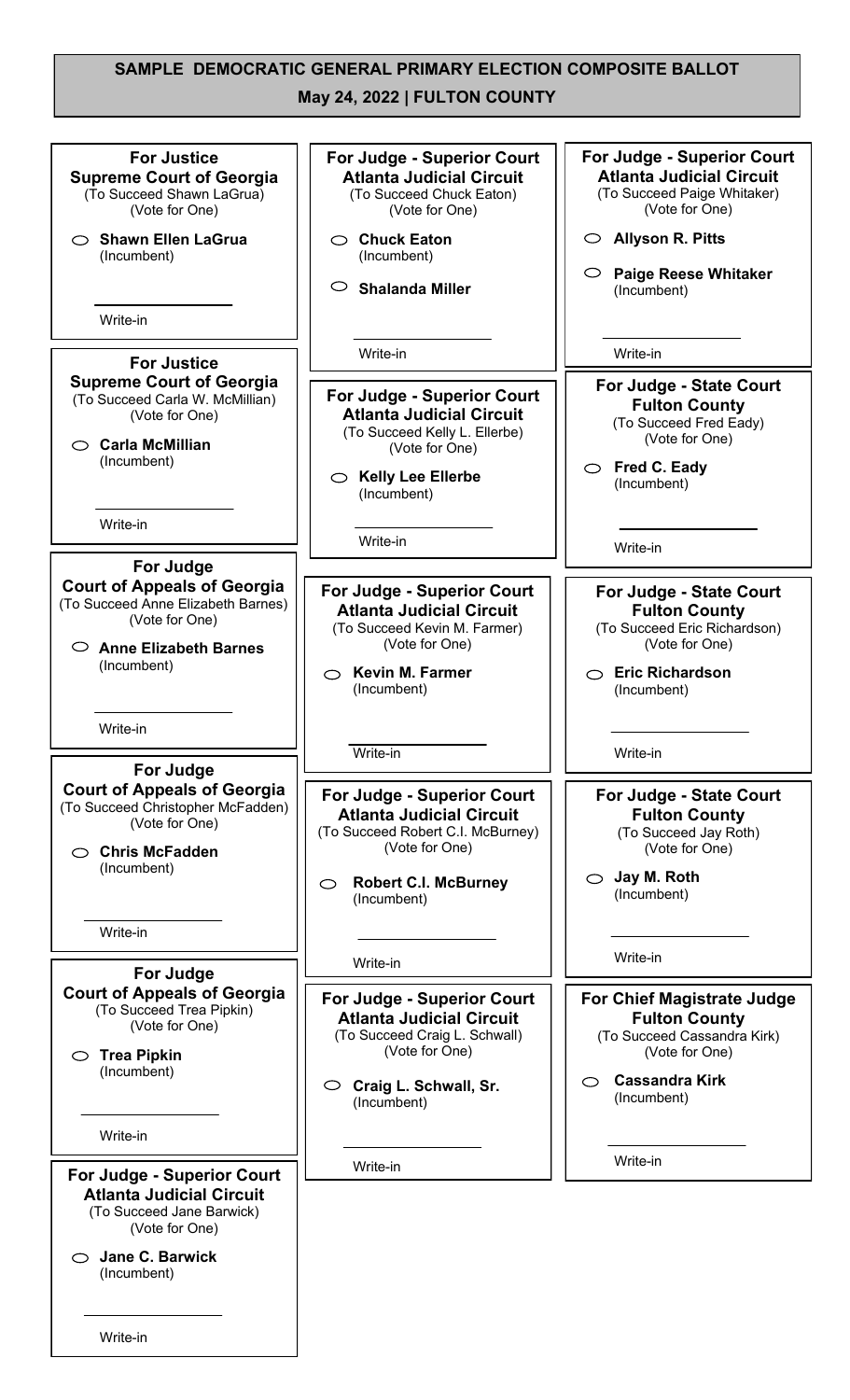

**YES**

 $\bigcirc$ **NO**

an aggregate principal amount not to exceed \$192,990,000 be issued by the City of Atlanta for the purpose of paying the costs of the acquisition, construction, reconstruction, renovation, repair, planning, design, improvement, critical capital maintenance, and equipping of roads, sidewalks, pathways, trails and related transportation, park, and playground improvements, including but not limited to, public sidewalks, traffic control infrastructure and equipment, curbing, bridges and viaducts, greenway systems, trails, playgrounds, pools, paths, bicycle and transit lanes, and safety lighting and the cost of compliance with the Americans with Disabilities Act of 1990 for such facilities and improvements, in the City of Atlanta, Georgia?"

 $\circ$ **YES**

 $\circ$ **NO**